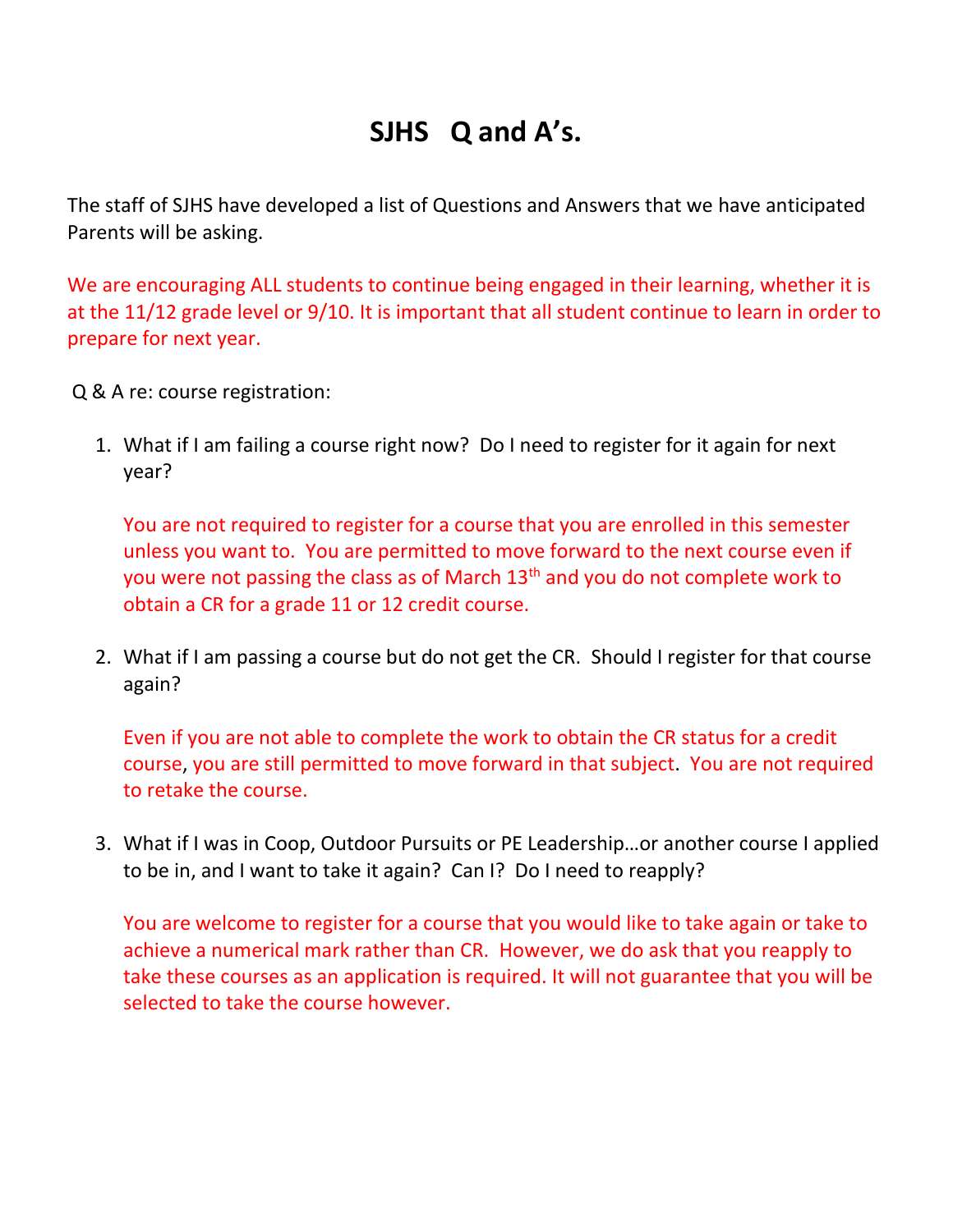4. What about Mill and Cabinetry and Applied Technology? Do I have to retake these classes?

It is recommended that if you wish to pursue post-secondary education in this field that you retake these courses in order to achieve the credits and grades. These are not available for CR right now due to the hands-on requirements of these courses.

5. What if I get CR in a course but I want a mark for my transcript?

We are not permitted to issue grades of any course that you achieve CR in  $-$  so if it is a critical courses that you feel you may need to achieve a grade in- it might be best to reregister for next year.

6. If I never get CR in English 112 and I do take English 122 next year will the universities still consider my application or is English 122 required?

That will be up to individual universities and colleges, so we are not able to provide an answer to that question  $-$  it is our recommendation that students leave high school with grade a 122 English credit at the minimum when they graduate.

7. What if I try a course next year and I cannot do it – will I be able to change my course?

Each year we have a 2-week window of time which students are permitted to change their courses. We are not sure what this will look like next year at this point, but we do anticipate that there will be a similar window of time to switch courses, should you find you are unable to do the work.